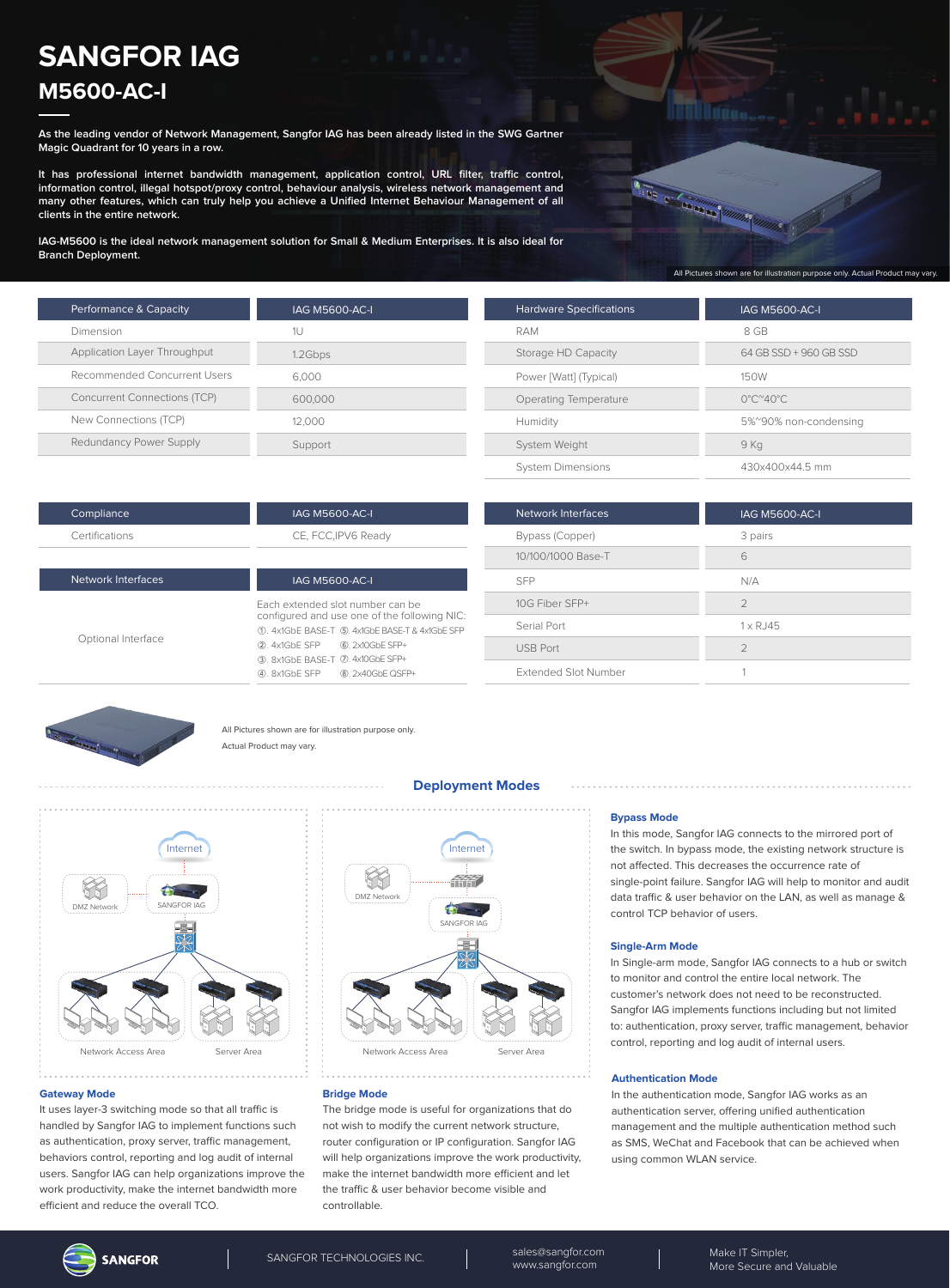### 1 **Unified Management of all Clients in the Entire Network**

Sangfor IAG can effectively control both Wired and Wireless networks, achieving Unified Management of all clients in the entire network. Rich and flexible authentication methods, such as username/password, IP/MAC binding, etc., as well as value-added marketing authentication methods (QR code, SMS, WeChat, Facebook, Alipay, etc.) are available in Sangfor IAG. It can also control permissions based on user, application, location and client types.

## **(2) Intelligent Control with Visibility of User Behavior & Traffic**

Sangfor IAG is able to manage and control network applications & web browsing more conveniently and accurately. It has one of the largest application signature database and URL database, which are updated every 2 weeks. Its bulk management mode for large enterprises greatly improves the productivity and efficiency.

Thanks to three unique major traffic management technologies (Dynamic Traffic Control, Intelligent Flow Control, Quota Control) of Sangfor IAG, the bandwidth utilization can be improved by more than 30%.

### 3 **Simple & Intuitive Reporting for Simpler Network Management**

SANGFOR IAG is built-in with an Advanced Report Center, which supports various customized reports based on traffic statistics, queries, ranking, times and behavior of user & user groups, helping enterprises analyze the root causes of all network issues. IT managers are provided with all the detailed information they need to know about their network, including Internet access activities, bandwidth consumption and viewed contents.

Reports are self-generated and automatically & regularly sent to an appointed e-mail address to effectively assist in the network design, secure it and optimize the usage of the bandwidth.

# 4 **Business Intelligence**

The Sangfor Business Intelligence platform is based on Hadoop and adapted to Mapreduce data process technology & NoSQL database to perform TB data query' s in seconds and makes data processing more efficient and intelligent. Traffic identification distinguishes between user and machine traffic while the Graph Computing and Machine Learning performs modeling analysis of all traffic. Scenario based applications brings you the best ever operation experience.



All Pictures shown are for illustration purpose only. Actual Product may vary.



#### **User Authentication and Management**

Mapping and identifying users | IP/MAC binding, hostname, USB Key, SMS, QR-Code, Portal, WeChat, Facebook, etc. | User accounts importing and synchronizing from LDAP, CAM3, etc. | SSO integration: AD/POP3/Proxy/Radius, 3rd party authentication device and DB Server.



## **Access Control | SSL Decryption**

Application control | URL filtering | Search Engine Control, Enhanced Email/IM control | File filtering | SSL traffic control | Illegal Wi-Fi.



### **Proxy Avoidance Protection**

Anti-Proxy with Endpoint Secure Integration | Anti-proxy with IAG application signature database.



#### **Bandwidth Management**

BM according to specific object/policy | International & Domestic BM | Bandwidth Guarantee & Limitation | Multi-level SON Channel | Dynamic BM | Virtual line | Multiplexing and intelligent routing.



#### **Report Center**

Report based on application traffic, user behavior, etc. | Graphical reports by counts, ranking, comparison, trends analysis with statistics, pie, bar, line chart, etc. | Real time report | Content log for IM chat records, emails, forum posts, etc. | Customized CIO report | Built-in internal and optional external report center | Export to CSV or PDF format.



#### **Management & Deployment**

Centralized management support | Proxy functions: HTTP/HTTPS Sockets 4/5, ICAP | HA support (A/A,A/P), Hardware bypass | Deployment mode: Route, Bridge, Double Bridge, Bypass, Single-arm | Built-in Firewall | IPsec VPN.



### **Endpoint Security Compliance**

Ingress Client Based (Agent) | Ingress Client rule based on Login domain, operating system, process, file, registry, task, patch, access check, access control, external device control, windows account, anti-defacement and anti-virus software related to update and database version | Traffic Based (Agentless) | Traffic Based rule based on Check personal software and enterprise software for anti-virus destination server IP heartbeat.



#### **Asset Management**

Asset Discovery: Identify and list of IOT devices, advanced search and filter, export to csv | Asset Classification: Categorize endpoint type based on host, mobile endpoint, network device, dumb endpoint, medical equipment, network endpoint sharing and custom | Endpoint Check: Rule configured based on ingress client based (agent) and traffic based (agentless).